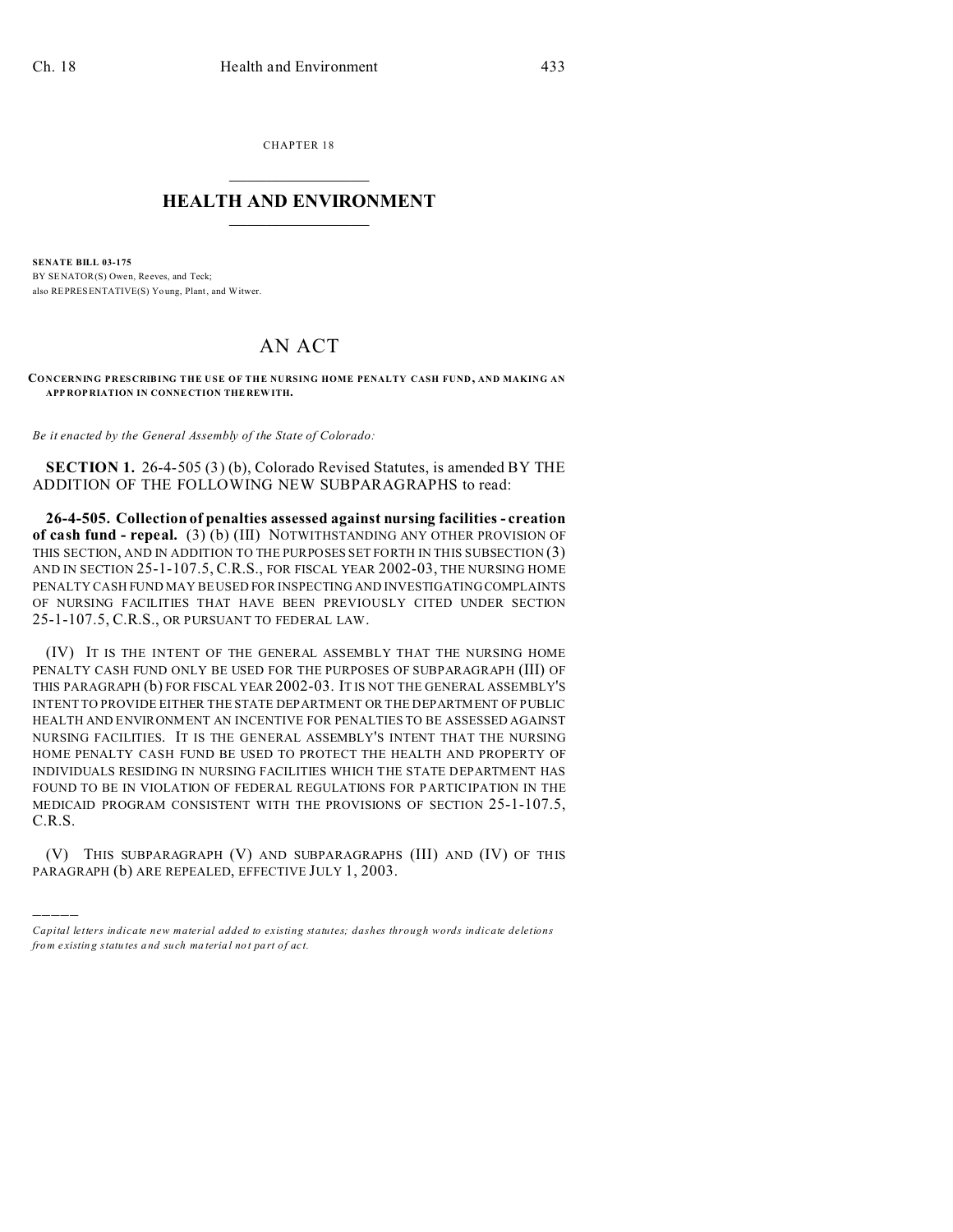**SECTION 2.** Part V (2) and the affected totals of section 2 of chapter 399, Session Laws of Colorado 2002, are amended to read:

Section 2. **Appropriation.**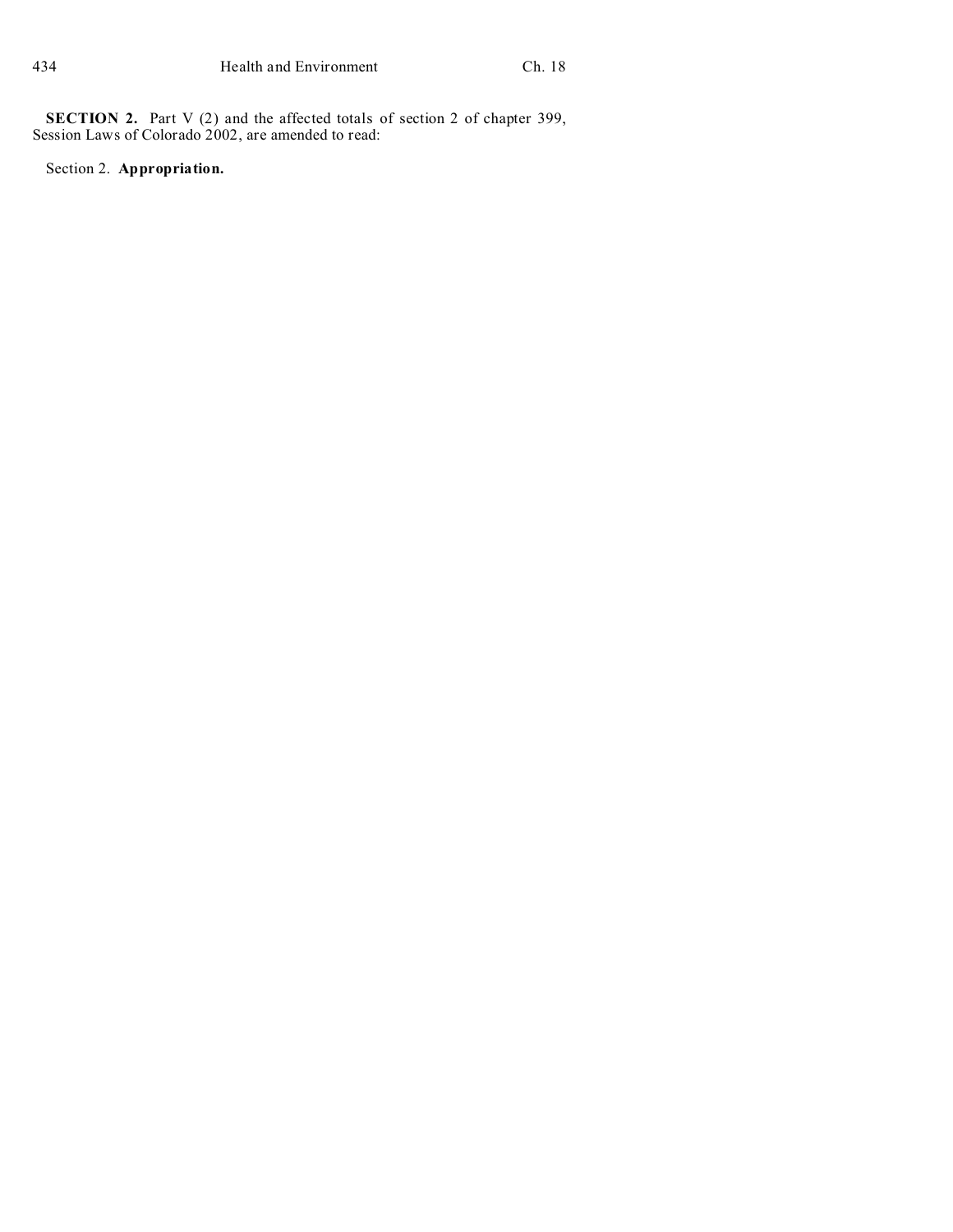|          |       | <b>APPROPRIATION FROM</b> |               |              |               |              |  |
|----------|-------|---------------------------|---------------|--------------|---------------|--------------|--|
| ITEM &   | TOTAL | GENERAL                   | GENERAL       | CASH         | CASH          | FEDERAL      |  |
| SUBTOTAL |       | <b>FUND</b>               | <b>FUND</b>   | <b>FUNDS</b> | <b>FUNDS</b>  | <b>FUNDS</b> |  |
|          |       |                           | <b>EXEMPT</b> |              | <b>EXEMPT</b> |              |  |
|          |       |                           |               |              |               |              |  |

**PART V DEPARTMENT OF HEALTH CARE POLICY AND FINANCING**

## **(2) MEDICAL PROGRAMS ADMINISTRATION43, 44**

| Personal Services          | 9,260,099   | 4,239,323(M) | 71,913 <sup>a</sup> | 4,948,863  |
|----------------------------|-------------|--------------|---------------------|------------|
|                            | (147.7 FTE) |              |                     |            |
| Operating Expenses         | 684,213     | 330,671(M)   | 250 <sup>b</sup>    | 353,292    |
| S.B. 01-78 Nursing         |             |              |                     |            |
| Home Quality of Care       |             |              |                     |            |
| Contract Costs             | 68,524      | 34,262(M)    |                     | 34,262     |
| Alternative Care Facility  |             |              |                     |            |
| Cost Reporting System      |             |              |                     |            |
| <b>Consulting Services</b> | 16,667      | 8,334(M)     |                     | 8,333      |
| Medicaid Management        |             |              |                     |            |
| <b>Information System</b>  |             |              |                     |            |
| Contract                   | 18,324,459  | 4,418,380(M) | $147,191^{\circ}$   | 13,758,888 |

| Ch. 18 | Health and Environment | $\lambda \rightarrow r$<br>1 J J |
|--------|------------------------|----------------------------------|
|        |                        |                                  |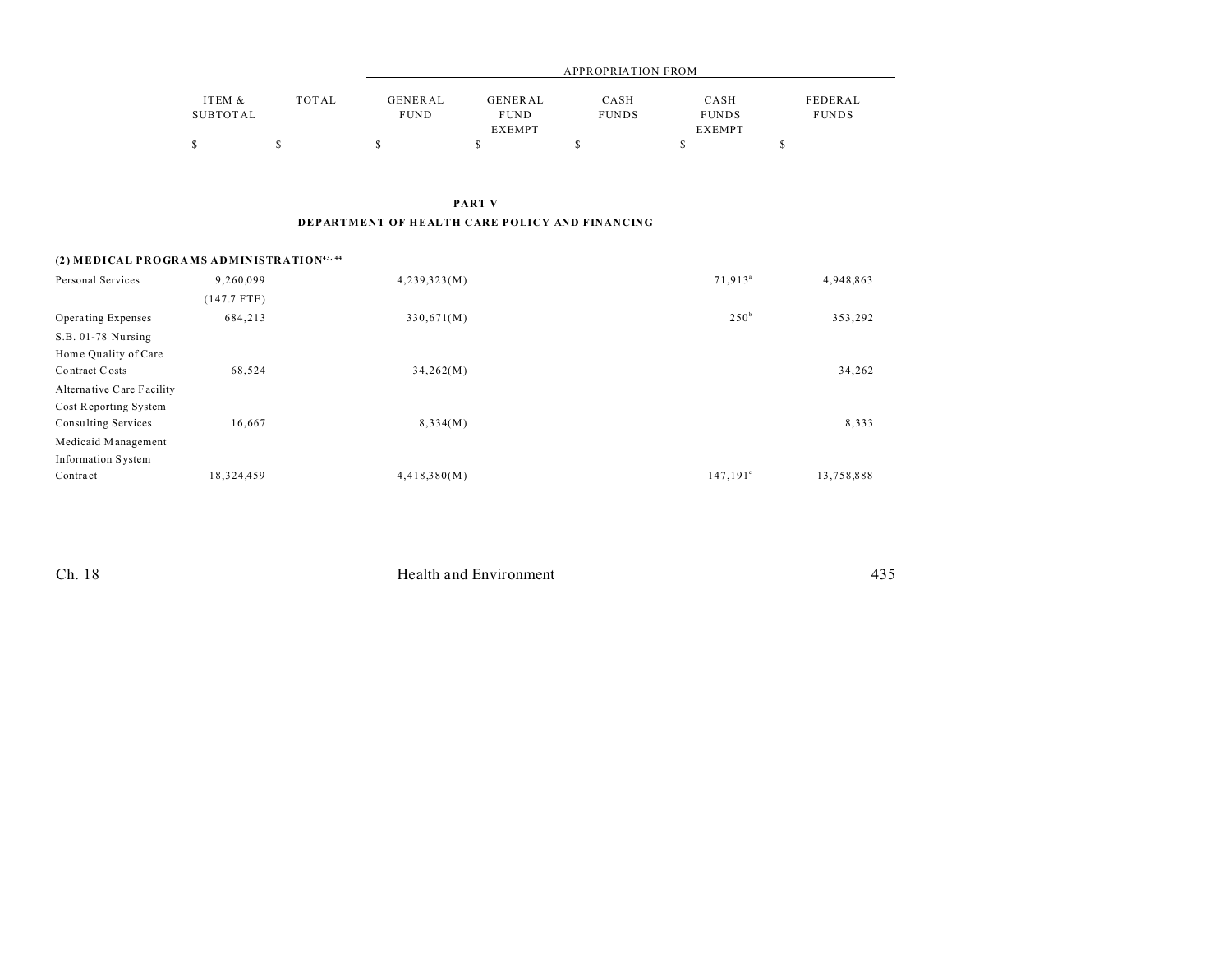|                                | ITEM &<br><b>SUBTOTAL</b> |               | <b>APPROPRIATION FROM</b>     |                                                |                      |                                       |                         |  |  |
|--------------------------------|---------------------------|---------------|-------------------------------|------------------------------------------------|----------------------|---------------------------------------|-------------------------|--|--|
|                                |                           | <b>TOTAL</b>  | <b>GENERAL</b><br><b>FUND</b> | <b>GENERAL</b><br><b>FUND</b><br><b>EXEMPT</b> | CASH<br><b>FUNDS</b> | CASH<br><b>FUNDS</b><br><b>EXEMPT</b> | FEDERAL<br><b>FUNDS</b> |  |  |
|                                | \$                        | <sup>\$</sup> | S                             | \$                                             | \$                   | \$                                    | $\mathbb{S}$            |  |  |
| Health Insurance               |                           |               |                               |                                                |                      |                                       |                         |  |  |
| Portability and                |                           |               |                               |                                                |                      |                                       |                         |  |  |
| Accountability Act of          |                           |               |                               |                                                |                      |                                       |                         |  |  |
| 1996 (HIPAA)                   |                           |               |                               |                                                |                      |                                       |                         |  |  |
| <b>Implementation Staffing</b> |                           |               |                               |                                                |                      |                                       |                         |  |  |
| Costs                          | 298,576                   |               | $70,180(M)^d$                 |                                                |                      | $6,250^{\circ}$                       | 222,146                 |  |  |
|                                | $(5.0$ FTE)               |               |                               |                                                |                      |                                       |                         |  |  |
| Health Insurance               |                           |               |                               |                                                |                      |                                       |                         |  |  |
| Portability and                |                           |               |                               |                                                |                      |                                       |                         |  |  |
| Accountability Act of          |                           |               |                               |                                                |                      |                                       |                         |  |  |
| 1996 (HIPAA)                   |                           |               |                               |                                                |                      |                                       |                         |  |  |
| <b>Implementation Contract</b> |                           |               |                               |                                                |                      |                                       |                         |  |  |
| $\text{Costs}^{45}$            | 11,530,545                |               | $2,753,374(M)^d$              |                                                |                      | $180,967^{\circ}$                     | 8,596,204               |  |  |
| Health Insurance               |                           |               |                               |                                                |                      |                                       |                         |  |  |
| Portability and                |                           |               |                               |                                                |                      |                                       |                         |  |  |
| Accountability Act of          |                           |               |                               |                                                |                      |                                       |                         |  |  |
| 1996 (HIPAA)                   |                           |               |                               |                                                |                      |                                       |                         |  |  |
| Implementation Central         |                           |               |                               |                                                |                      |                                       |                         |  |  |
| State Appropriations           | 2,214,057                 |               | $520,407(M)^d$                |                                                |                      | $46,351$ °                            | 1,647,299               |  |  |
| Medicaid Authorization         |                           |               |                               |                                                |                      |                                       |                         |  |  |
| Cards                          | 1,323,100                 |               | 661,550(M)                    |                                                |                      |                                       | 661,550                 |  |  |

Ch. 18 Health and Environment 436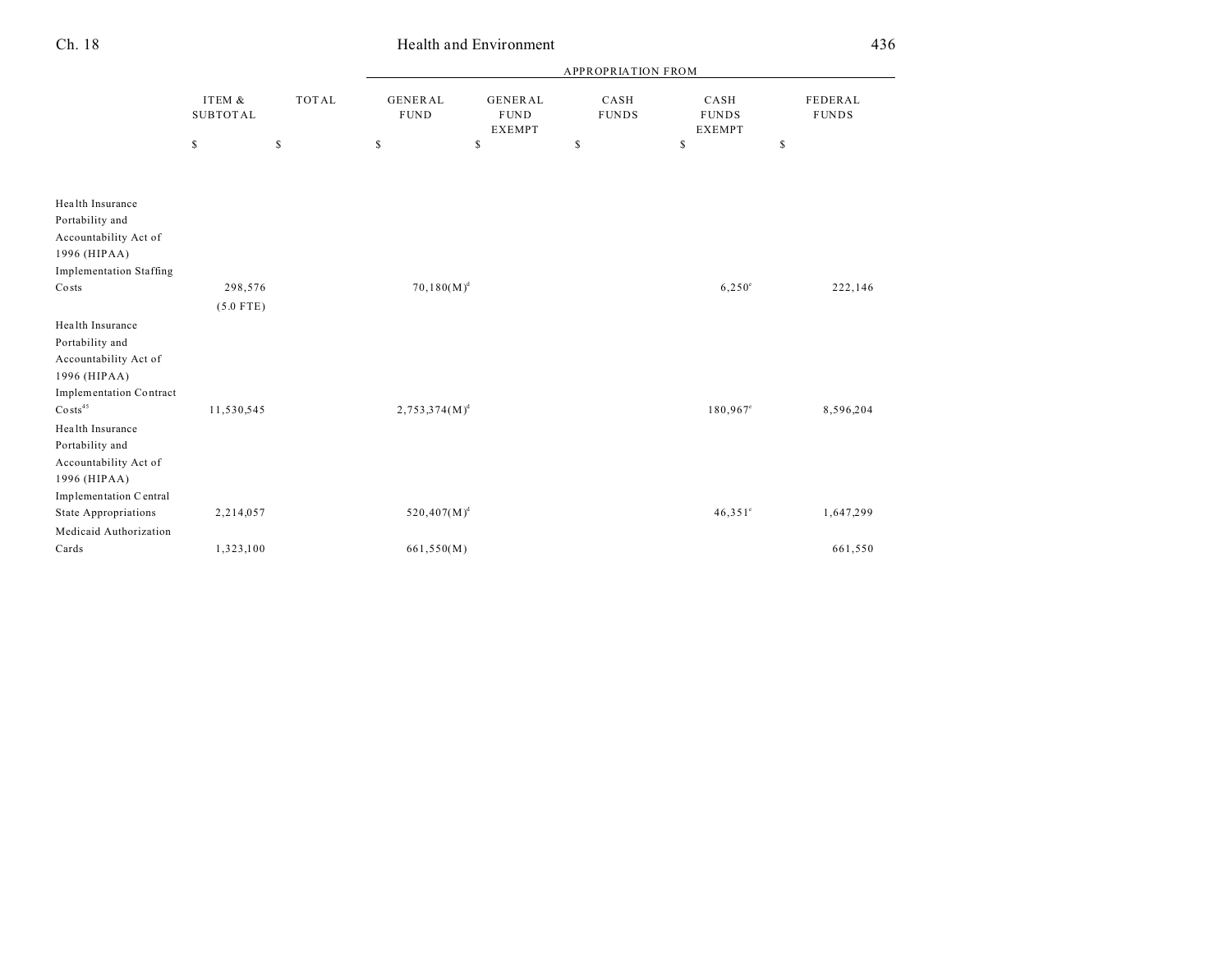| Department of Public        |           |                        |             |               |           |
|-----------------------------|-----------|------------------------|-------------|---------------|-----------|
| Health and Environment      |           |                        |             |               |           |
| Facility Survey and         |           |                        |             |               |           |
| Certification               | 4,081,464 | 1,124,860(M)           |             |               | 2,956,604 |
|                             |           | 566,346(M)             | 558,514(H)  |               |           |
| Other Case-Mix              |           |                        |             |               |           |
| Administrative Costs        | 42,000    | 12,000(M)              |             |               | 30,000    |
| Contractual Utilization     |           |                        |             |               |           |
| Review                      | 4,557,179 | 1,157,499(M)           |             | $1,093^b$     | 3,398,587 |
| Early and Periodic          |           |                        |             |               |           |
| Screening, Diagnosis,       |           |                        |             |               |           |
| and Treatment Program       | 3,058,718 | 1,529,359(M)           |             |               | 1,529,359 |
| Nursing Facility Audits     | 880,650   | 440,325(M)             |             |               | 440,325   |
| Hospital and Federally      |           |                        |             |               |           |
| Qualified Health Clinic     |           |                        |             |               |           |
| Audits                      | 250,000   | 125,000(M)             |             |               | 125,000   |
| Nursing Home                |           |                        |             |               |           |
| Preadmission and            |           |                        |             |               |           |
| <b>Resident Assessments</b> | 1,240,534 | 310, 134(M)            |             |               | 930,400   |
| Nurse Aide Certification    | 310,330   | 142,321(M)             |             | $12,844(T)^f$ | 155,165   |
| Nursing Home Quality        |           |                        |             |               |           |
| Assessments                 | 26,955    | 6,739(M)               |             |               | 20,216    |
| <b>Estate Recovery</b>      | 700,000   |                        | $350,000^8$ |               | 350,000   |
| Single Entry Point          |           |                        |             |               |           |
| Administration              | 65,900    | 32,950(M)              |             |               | 32,950    |
| Single Entry Point          |           |                        |             |               |           |
| Audits                      | 35,339    | 17,669(M)              |             |               | 17,670    |
| Phone Triage/Advice         | 324,513   | 81,128(M)              |             |               | 243,385   |
| Ch. 18                      |           | Health and Environment |             |               | 437       |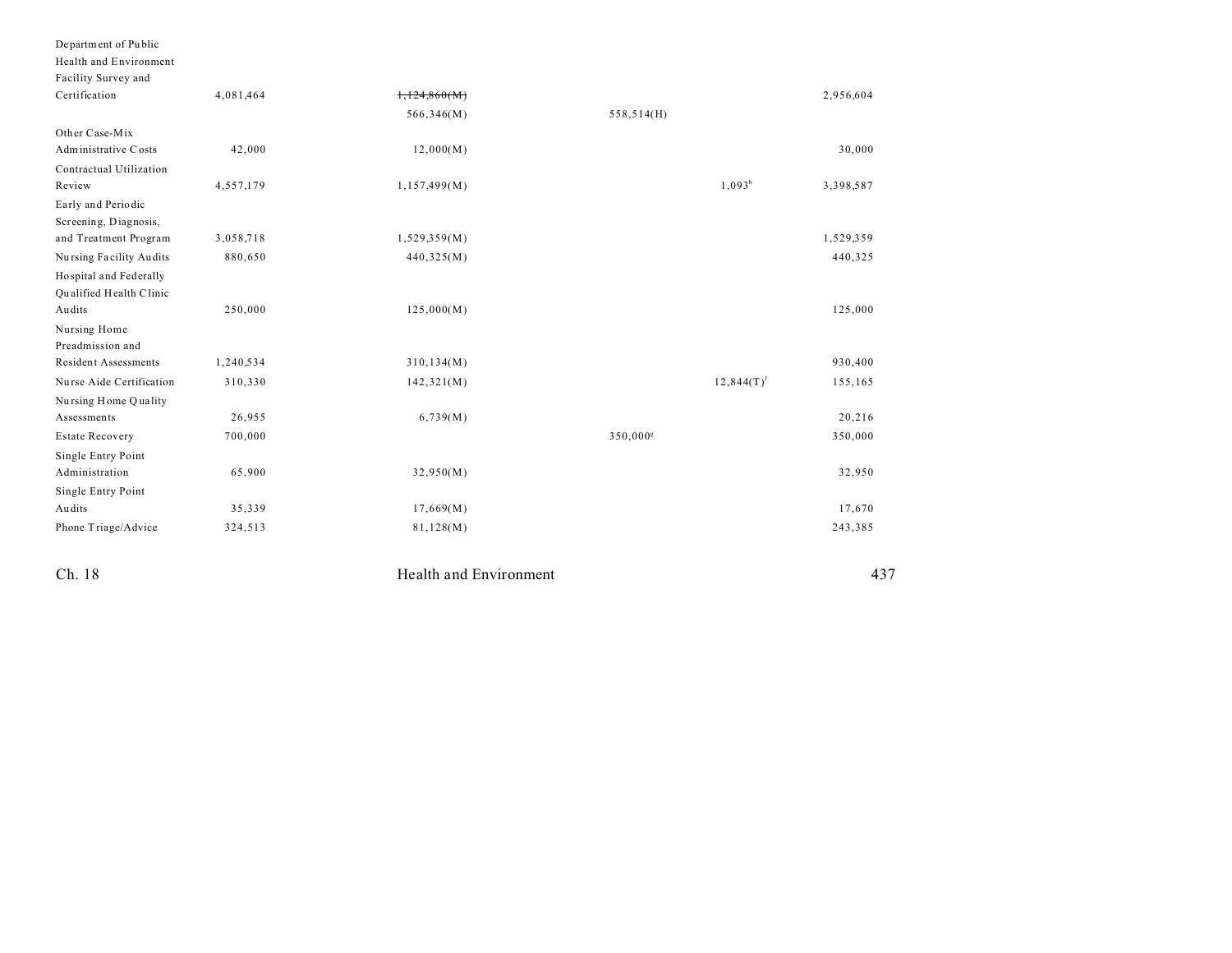## Ch. 18 Health and Environment 438

|                                         |                           |              | <b>APPROPRIATION FROM</b>     |                                  |                      |                                       |                         |  |
|-----------------------------------------|---------------------------|--------------|-------------------------------|----------------------------------|----------------------|---------------------------------------|-------------------------|--|
|                                         | ITEM &<br><b>SUBTOTAL</b> | <b>TOTAL</b> | <b>GENERAL</b><br><b>FUND</b> | GENERAL<br><b>FUND</b><br>EXEMPT | CASH<br><b>FUNDS</b> | CASH<br><b>FUNDS</b><br><b>EXEMPT</b> | FEDERAL<br><b>FUNDS</b> |  |
|                                         | \$                        | s            | s                             | s                                | S                    | P                                     | \$                      |  |
|                                         |                           |              |                               |                                  |                      |                                       |                         |  |
| S.B. 97-05 Enrollment                   |                           |              |                               |                                  |                      |                                       |                         |  |
| <b>Broker</b>                           | 1,073,258                 |              | 536,629(M)                    |                                  |                      |                                       | 536,629                 |  |
| Primary Care Physician<br>Credentialing | 116,788                   |              | 58,394(M)                     |                                  |                      |                                       | 58,394                  |  |
| H.B. 01-1271 Medicaid                   |                           |              |                               |                                  |                      |                                       |                         |  |
| Buy-in                                  | 327,427                   |              |                               |                                  |                      |                                       | 327,427                 |  |
|                                         |                           | 60,811,295   |                               |                                  |                      |                                       |                         |  |

<sup>a</sup> Of this amount, \$24,907 shall be from the Breast and Cervical Cancer Prevention and Treatment Fund created in Section 26-4-532 (7), C.R.S., and \$47,006 shall be from the Children's Basic Health Plan Trust created in Section 26-19-105, C.R.S.

b This amount shall be from the Breast and Cervical Cancer Prevention and Treatment Fund created in Section 26-4-532 (7), C.R.S.

c Of this amount, \$14 6,86 7(T) shall be from the Old Age Pension Health and Medical Care Fund appropriated in the Department of Human Services and \$324 shall be from the Breast and Cervical Cancer Prevention and Treatment Fund created in Section 26-4-532 (7), C.R.S.

<sup>d</sup> Of these amounts, \$3,333,893 is exempt from the statutory limit on state General Fund appropriations pursuant to Section 24-75-201.1 (1) (a) (III) (B), C.R.S.

e This amount shall be from the Children's Basic Health Plan Trust created in Section 26-19-105, C.R.S.

<sup>f</sup> This amount shall be from the Department of Regulatory Agencies.

<sup>8</sup> This amount shall be from estate recoveries.

**TOTALS PART V**